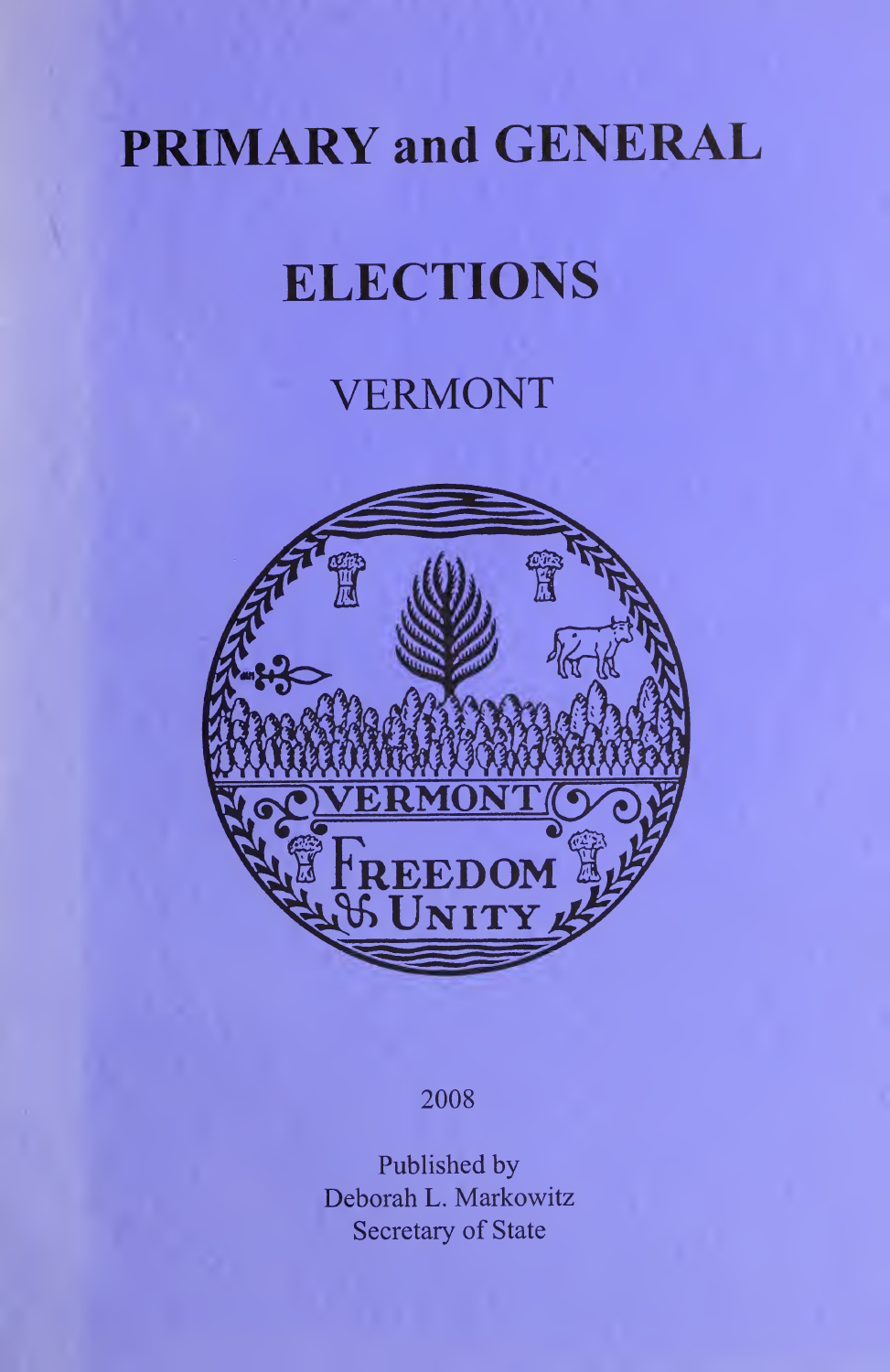### Rutland-Windsor-1 Washington-1

| Killington-Town Office Bldg<br><b>CAROLYN SCHWALBE</b><br>MEGAN M. SMITH<br>total write in | 247<br>343<br>$\overline{1}$ | Race Totals<br><b>ADAM GRESHIN</b><br><b>CAROL R. HOSFORD</b><br>total write in | 1550<br>1414<br>$\overline{4}$ |
|--------------------------------------------------------------------------------------------|------------------------------|---------------------------------------------------------------------------------|--------------------------------|
| Poll Total:                                                                                | 591                          | Race Total:<br>seats: 1                                                         | 2968                           |
| Bridgewater-Town Office                                                                    |                              |                                                                                 |                                |
| <b>CAROLYN SCHWALBE</b>                                                                    | 225                          | <b>Washington-2</b>                                                             |                                |
| MEGAN M. SMITH                                                                             | 281                          |                                                                                 |                                |
| total write in                                                                             | $\hspace{0.6cm}0$            | Moretown-Town Hall                                                              |                                |
|                                                                                            | ------------                 | <b>ANNE B. DONAHUE</b>                                                          | 558                            |
| Poll Total:                                                                                | 506                          | <b>MAXINE GRAD</b>                                                              | 786                            |
|                                                                                            |                              | ANTHONY J. VACH                                                                 | 204                            |
|                                                                                            |                              | total write in                                                                  | 8                              |
| Race Totals                                                                                |                              |                                                                                 | -----------                    |
| <b>CAROLYN SCHWALBE</b>                                                                    | - 1155                       | Poll Total:                                                                     | 1556                           |
| MEGAN M. SMITH                                                                             | 1323                         |                                                                                 |                                |
| total write in                                                                             | 5                            | Northfield-High School                                                          |                                |
|                                                                                            | ------------                 | <b>ANNE B. DONAHUE</b>                                                          | 1607                           |
| Race Total:<br>seats: 1                                                                    | 2483                         | <b>MAXINE GRAD</b>                                                              | 1469                           |
|                                                                                            |                              | ANTHONY J. VACH                                                                 | 645                            |
|                                                                                            |                              | total write in                                                                  | <sup>12</sup>                  |
| <b>Washington-1</b>                                                                        |                              |                                                                                 | -----------                    |
|                                                                                            |                              | Poll Total:                                                                     | 3733                           |
| Fayston-Municipal Hall                                                                     |                              |                                                                                 |                                |
| <b>ADAM GRESHIN</b>                                                                        | 409                          | Roxbury-Town Office                                                             |                                |
| <b>CAROL R. HOSFORD</b>                                                                    | 387                          | <b>ANNE B. DONAHUE</b>                                                          | 194                            |
| total write in                                                                             | $\overline{2}$               | <b>MAXINE GRAD</b>                                                              | 250                            |
|                                                                                            |                              | <b>ANTHONY J. VACH</b>                                                          | 78                             |
| Poll Total:                                                                                | 798                          | total write in                                                                  | 9                              |
|                                                                                            |                              |                                                                                 | -----------                    |
| Waitsfield-Elementary Sch.                                                                 |                              | Poll Total:                                                                     | 531                            |
| <b>ADAM GRESHIN</b>                                                                        | 566                          |                                                                                 |                                |
| <b>CAROL R. HOSFORD</b>                                                                    | 586                          |                                                                                 |                                |
| total write in                                                                             | $\overline{1}$               | Race Totals                                                                     |                                |
|                                                                                            | -----------                  | <b>ANNE B. DONAHUE</b>                                                          | 2359                           |
| Poll Total:                                                                                | 1153                         | <b>MAXINE GRAD</b>                                                              | 2505                           |
|                                                                                            |                              | ANTHONY J. VACH                                                                 | 927                            |
| Warren-Elementary Schoo                                                                    |                              | total write in                                                                  | 29                             |
| <b>ADAM GRESHIN</b>                                                                        | 575                          |                                                                                 | -----------                    |
| CAROL R. HOSFORD                                                                           | 441                          | Race Total:<br>seats: $2$                                                       | 5820                           |
| total write in                                                                             | 1                            |                                                                                 |                                |
| Poll Total:                                                                                | -----------<br>1017          | <b>Washington-3-1</b>                                                           |                                |

| Race Totals            |                |
|------------------------|----------------|
| <b>ADAM GRESHIN</b>    | 1550           |
| CAROL R. HOSFORD       | 1414           |
| total write in         | $\overline{4}$ |
|                        |                |
| seats: 1 Race Total:   | 2968           |
|                        |                |
| <b>Washington-2</b>    |                |
| Moretown-Town Hall     |                |
| ANNE B. DONAHUE        | 558            |
| MAXINE GRAD            | 786            |
| <b>ANTHONY J. VACH</b> | 204            |
| total write in         | 8              |
|                        |                |
| Poll Total:            | 1556           |
| Northfield-High School |                |
| ANNE B. DONAHUE        | 1607           |
| <b>MAXINE GRAD</b>     | 1469           |
| <b>ANTHONY J. VACH</b> | 645            |
| total write in         | 12             |
| Poll Total:            | $---$<br>3733  |
| Roxbury-Town Office    |                |
| ANNE B. DONAHUE        | 194            |
| MAXINE GRAD            | 250            |
| <b>ANTHONY J. VACH</b> | 78             |
| total write in         | 9              |
|                        | .              |
| Poll Total:            | 531            |
|                        |                |
| Race Totals            |                |
| ANNE B. DONAHUE        | 2359           |
| <b>MAXINE GRAD</b>     | 2505           |
| <b>ANTHONY J. VACH</b> | 927            |
| total write in         | 29             |
| seats: 2 Race Total:   | .<br>5820      |
|                        |                |
| <b>Washington-3-1</b>  |                |
| Barre City-Auditorium  |                |
| PAUL N. POIRIER        | 914            |
| LEO M. VALLIERE        | 888            |
| total write in         | 3              |

Poll Total: 1805

362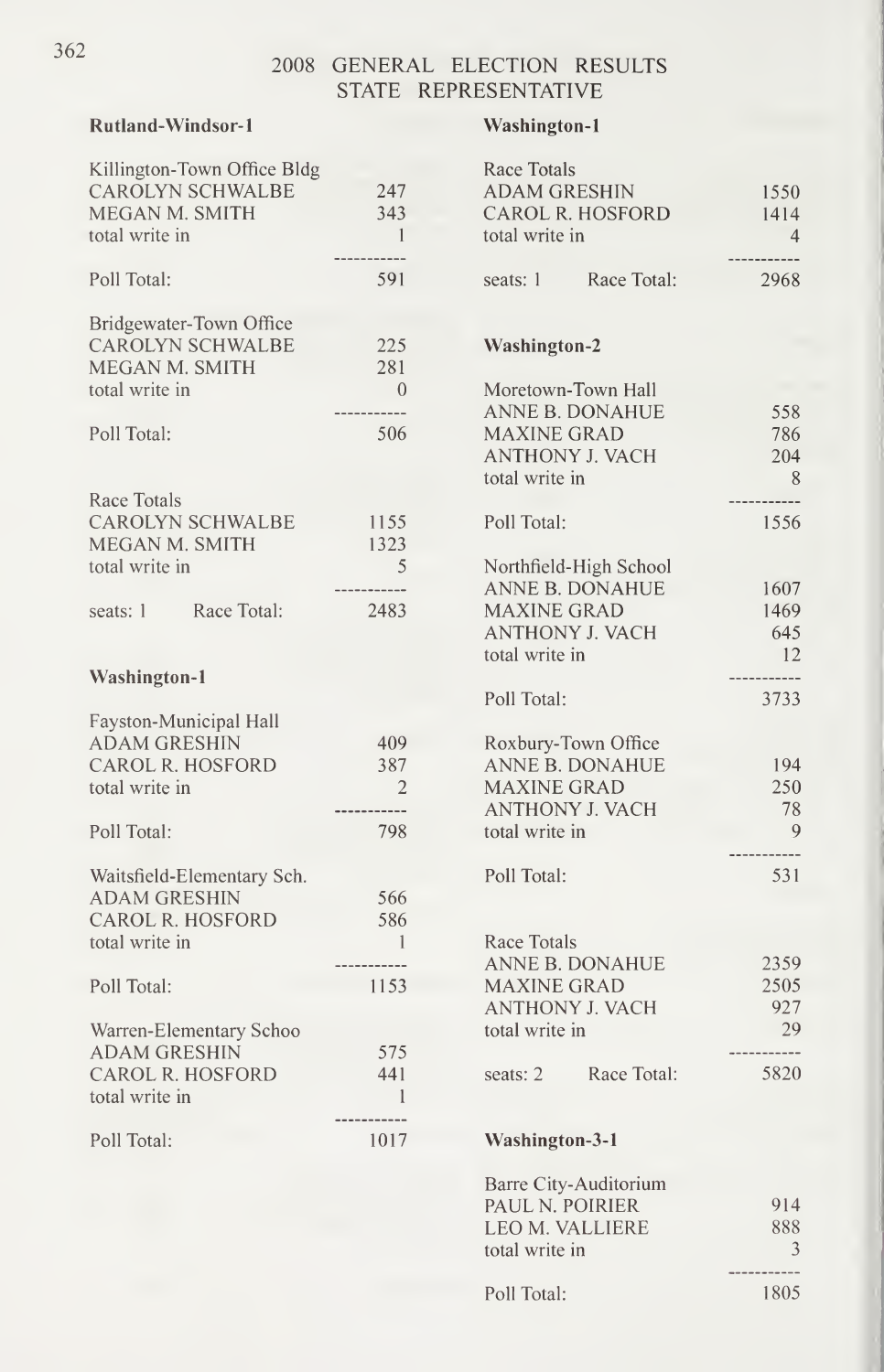### Washington-3-1

### Washington-4

| Race Totals<br>PAUL N. POIRIER<br>LEO M. VALLIERE<br>total write in<br>seats: 1      | Race Total:             | 914<br>888<br>3<br>------------<br>1805 | <b>J. GUY ISABELLE</b><br>JOHN J. PIZZO<br>total write in   | Barre Town-Elementary Sch.<br>THOMAS F. "TOM" KOCH<br><b>FRANCIS "TOPPER" MCFAUN 2225</b> | 1551<br>2209<br>1840<br>$\overline{4}$<br>------------ |
|--------------------------------------------------------------------------------------|-------------------------|-----------------------------------------|-------------------------------------------------------------|-------------------------------------------------------------------------------------------|--------------------------------------------------------|
| Washington-3-2                                                                       |                         |                                         | Poll Total:                                                 |                                                                                           | 7829                                                   |
|                                                                                      |                         |                                         |                                                             |                                                                                           |                                                        |
| Barre City-Auditorium<br><b>DONALD BLISS</b><br><b>TESS TAYLOR</b><br>total write in |                         | 596<br>876<br>$\theta$<br>-----------   | Race Totals<br><b>J. GUY ISABELLE</b><br>JOHN J. PIZZO      | THOMAS F. "TOM" KOCH<br><b>FRANCIS "TOPPER" MCFAUN 2225</b>                               | 1551<br>2209<br>1840                                   |
| Poll Total:                                                                          |                         | 1472                                    | total write in                                              |                                                                                           | 4                                                      |
| Race Totals<br>DONALD BLISS<br><b>TESS TAYLOR</b>                                    |                         | 596<br>876                              | seats: 2<br>Washington-5                                    | Race Total:                                                                               | 7829                                                   |
| total write in                                                                       |                         | $\theta$                                |                                                             |                                                                                           |                                                        |
|                                                                                      |                         | -----------                             | Montpelier-City Hall                                        |                                                                                           |                                                        |
| seats: 1                                                                             | Race Total:             | 1472                                    | <b>MARY HOOPER</b>                                          |                                                                                           | 3087                                                   |
|                                                                                      |                         |                                         |                                                             | WARREN F. KITZMILLER                                                                      | 3025                                                   |
|                                                                                      |                         |                                         | <b>JIM SHERIDAN</b>                                         |                                                                                           | 1685                                                   |
| Washington-3-3                                                                       |                         |                                         | total write in                                              |                                                                                           | 45                                                     |
| Barre City-Auditorium<br>PAT MCDONALD                                                | <b>JONATHAN GODDARD</b> | 120<br>176                              | Poll Total:                                                 |                                                                                           | <br>7842                                               |
| total write in                                                                       |                         | $\Omega$                                | Race Totals                                                 |                                                                                           |                                                        |
| Poll Total:<br>Berlin-Municipal Bldg.                                                |                         | 296                                     | <b>MARY HOOPER</b><br><b>JIM SHERIDAN</b><br>total write in | WARREN F. KITZMILLER                                                                      | 3087<br>3025<br>1685<br>45                             |
|                                                                                      | <b>JONATHAN GODDARD</b> | 462                                     |                                                             |                                                                                           | -----------                                            |
| PAT MCDONALD                                                                         |                         | 871                                     | seats: 2                                                    | Race Total:                                                                               | 7842                                                   |
| total write in                                                                       |                         | $\theta$                                |                                                             |                                                                                           |                                                        |
| Poll Total:                                                                          |                         | ------------<br>1333                    | Washington-6                                                |                                                                                           |                                                        |
|                                                                                      |                         |                                         | Calais-Town Hall                                            |                                                                                           |                                                        |
| Race Totals                                                                          |                         |                                         | <b>JANET ANCEL</b>                                          |                                                                                           | 682                                                    |
|                                                                                      | JONATHAN GODDARD        | 582                                     | <b>MARION GRAY</b>                                          |                                                                                           | 322                                                    |
| PAT MCDONALD                                                                         |                         | 1047                                    | total write in                                              |                                                                                           | 3                                                      |
| total write in                                                                       |                         | $\theta$                                |                                                             |                                                                                           | ------------                                           |
|                                                                                      |                         | ----------                              | Poll Total:                                                 |                                                                                           | 1007                                                   |
| seats: 1                                                                             | Race Total:             | 1629                                    |                                                             |                                                                                           |                                                        |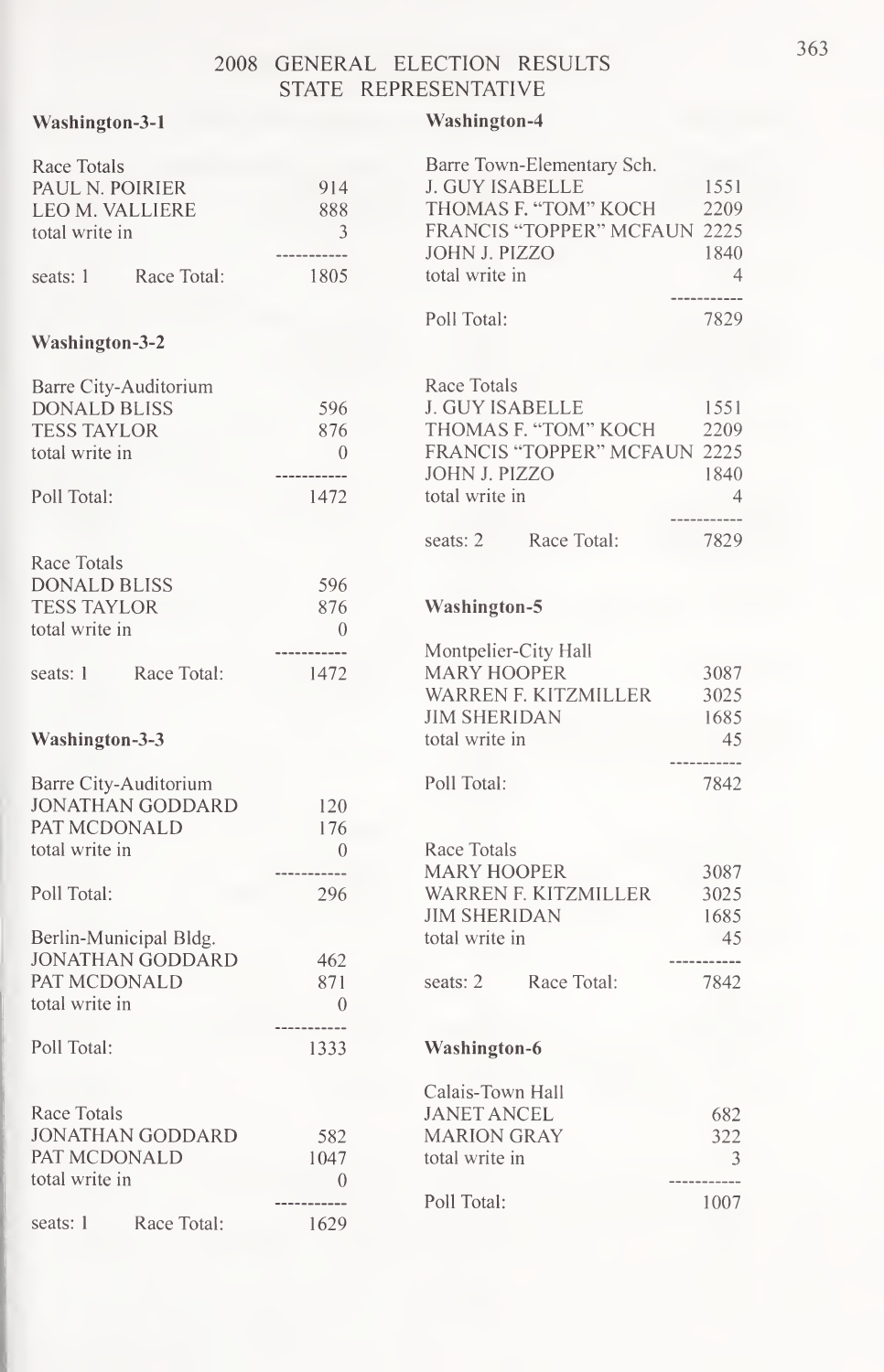### Washington-6

| Marshfield-Sch House Common         |                          |
|-------------------------------------|--------------------------|
| <b>JANET ANCEL</b>                  | 556                      |
| <b>MARION GRAY</b>                  | 329<br>$\overline{4}$    |
| total write in                      |                          |
| Poll Total:                         | 889                      |
| Plainfield-Town Hall                |                          |
| <b>JANET ANCEL</b>                  | 506                      |
| <b>MARION GRAY</b>                  | 209                      |
| total write in                      | $\overline{\phantom{0}}$ |
|                                     |                          |
| Poll Total:                         | 715                      |
|                                     |                          |
| Race Totals                         |                          |
| <b>JANET ANCEL</b>                  | 1744                     |
| <b>MARION GRAY</b>                  | 860                      |
| total write in                      | $\overline{7}$           |
|                                     |                          |
| seats: 1 Race Total:                | 2611                     |
|                                     |                          |
|                                     |                          |
| <b>Washington-7</b>                 |                          |
|                                     |                          |
| East Montpelier-Elementary Sch.     | 1419                     |
| <b>TONY KLEIN</b><br>total write in |                          |
|                                     | 37                       |
| Poll Total:                         | 1456                     |
|                                     |                          |
| Middlesex-Town Hall                 |                          |
| <b>TONY KLEIN</b>                   | 909                      |
| total write in                      | 18                       |
|                                     | .                        |
| Poll Total:                         | 927                      |
|                                     |                          |
| Race Totals                         |                          |
| <b>TONY KLEIN</b>                   | 2328                     |
| total write in                      | 55                       |

seats: 1 Race Total: 2383

#### Washington-Chittenden-1

|                     | Huntington-Brewster-Pierce |                |
|---------------------|----------------------------|----------------|
| <b>SUE MINTER</b>   |                            | 807            |
| <b>TOM STEVENS</b>  |                            | 495            |
| total write in      |                            | 8              |
|                     |                            |                |
| Poll Total:         |                            | 1310           |
|                     | Duxbury-Crossett Brk Sch   |                |
| <b>SUE MINTER</b>   |                            | 595            |
| <b>TOM STEVENS</b>  |                            | 463            |
| total write in      |                            | 6              |
| Poll Total:         |                            | 1064           |
|                     |                            |                |
| <b>SUE MINTER</b>   | Waterbury-Thatcher Brook S | 2279           |
| <b>TOM STEVENS</b>  |                            | 1847           |
|                     |                            |                |
| total write in      |                            | -22<br>.       |
| Poll Total:         |                            | 4148           |
|                     |                            |                |
| Race Totals         |                            |                |
| <b>SUE MINTER</b>   |                            | 3681           |
| <b>TOM STEVENS</b>  |                            | 2805           |
| total write in      |                            | 36<br>-----    |
|                     | seats: 2 Race Total:       | 6522           |
| Windham-1           |                            |                |
| Guilford-Grange     |                            |                |
|                     | PATTY O'DONNELL            | 878            |
| total write in      |                            | 91             |
|                     |                            |                |
| Poll Total:         |                            | 969            |
|                     |                            |                |
| Vernon-Twn Off Bldg |                            |                |
|                     | PATTY O'DONNELL            | 1063           |
| total write in      |                            | $\overline{5}$ |
|                     |                            | 1068           |
| Poll Total:         |                            |                |
| Race Totals         |                            |                |
|                     | PATTY O'DONNELL            | 1941           |
| total write in      |                            | 96             |
|                     |                            |                |
| seats: 1            | Race Total:                | 2037           |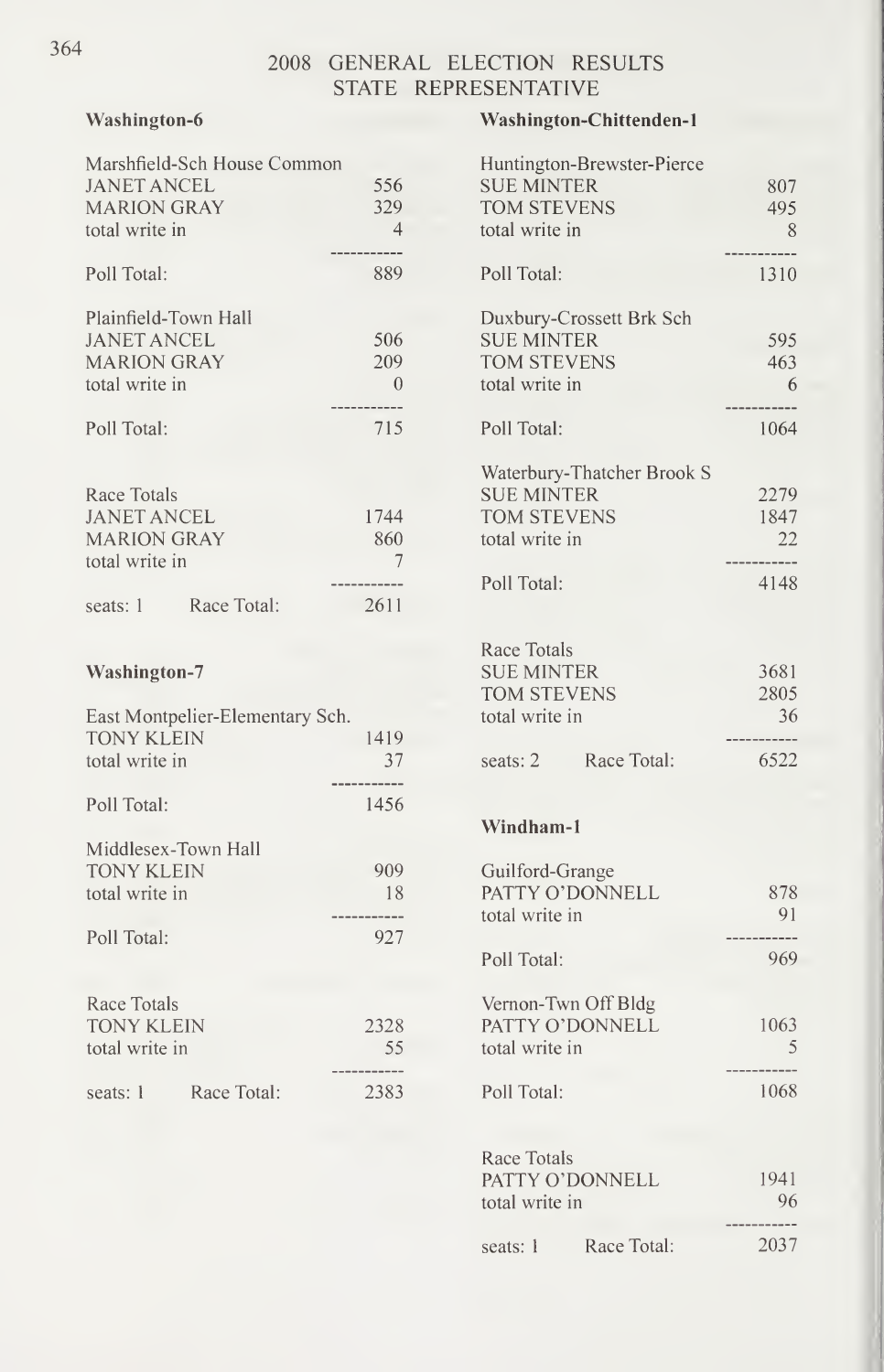#### Windham-2 Windham-3-2

| Halifax-Elementary Sch<br><b>ANN MANWARING</b><br>total write in | 327<br>- 6          | Race Totals<br><b>MOLLIE S. BURKE</b><br>total write in               | 1683<br>-14                  |  |
|------------------------------------------------------------------|---------------------|-----------------------------------------------------------------------|------------------------------|--|
|                                                                  | -----------         |                                                                       | -----------                  |  |
| Poll Total:                                                      | 333                 | Race Total:<br>seats: 1                                               | 1697                         |  |
| Whitingham-Municipal Ctr<br><b>ANN MANWARING</b>                 | 559                 | Windham-3-3                                                           |                              |  |
| total write in                                                   | - 13                |                                                                       |                              |  |
| Poll Total:                                                      | -----------<br>572  | Brattleboro-High School Gym<br><b>SARAH EDWARDS</b><br>total write in | 1625<br>- 18                 |  |
| Wilmington-High School Gym                                       |                     |                                                                       | -----------                  |  |
| <b>ANN MANWARING</b><br>total write in                           | 992<br>-18          | Poll Total:                                                           | 1643                         |  |
|                                                                  | -----------         |                                                                       |                              |  |
| Poll Total:                                                      | 1010                | Race Totals<br><b>SARAH EDWARDS</b><br>total write in                 | 1625<br>- 18                 |  |
| Race Totals<br><b>ANN MANWARING</b><br>total write in            | 1878<br>37          | seats: 1 Race Total:                                                  | -----------<br>1643          |  |
| Race Total:<br>seats: 1                                          | -----------<br>1915 | Windham-4                                                             |                              |  |
|                                                                  |                     | Athens-Town Offices                                                   |                              |  |
| Windham-3-1                                                      |                     | MICHAEL J. OBUCHOWSKI 114<br>CAROLYN PARTRIDGE                        | 101                          |  |
| Brattleboro-High School Gym<br>VIRGINIA A. "GINI" MILKEY 1965    |                     | total write in                                                        | $\frac{4}{ }$<br>----------- |  |
| total write in                                                   | 20<br>------------  | Poll Total:                                                           | 219                          |  |
| Poll Total:                                                      | 1985                | Brookline-Town Office<br>MICHAEL J. OBUCHOWSKI                        | 209                          |  |
| Race Totals                                                      |                     | <b>CAROLYN PARTRIDGE</b>                                              | 229<br>3                     |  |
| VIRGINIA A. "GINI" MILKEY 1965                                   |                     | total write in                                                        | -----------                  |  |
| total write in                                                   | 20<br>------------  | Poll Total:                                                           | 441                          |  |
| Race Total:<br>seats: 1                                          | 1985                | Grafton-Town Hall<br>MICHAEL J. OBUCHOWSKI 311                        |                              |  |
| Windham-3-2                                                      |                     | <b>CAROLYN PARTRIDGE</b><br>total write in                            | 275<br>6                     |  |
| Brattleboro-High School Gym<br>MOLLIE S. BURKE                   | 1683                | Poll Total:                                                           | -----------<br>592           |  |
| total write in                                                   | 14                  | Rockingham-Masonic Temple                                             |                              |  |
| Poll Total:                                                      | ---------<br>1697   | MICHAEL J. OBUCHOWSKI<br><b>CAROLYN PARTRIDGE</b><br>total write in   | 2040<br>1666<br>29           |  |
|                                                                  |                     | Poll Total:                                                           | --------<br>3735             |  |

365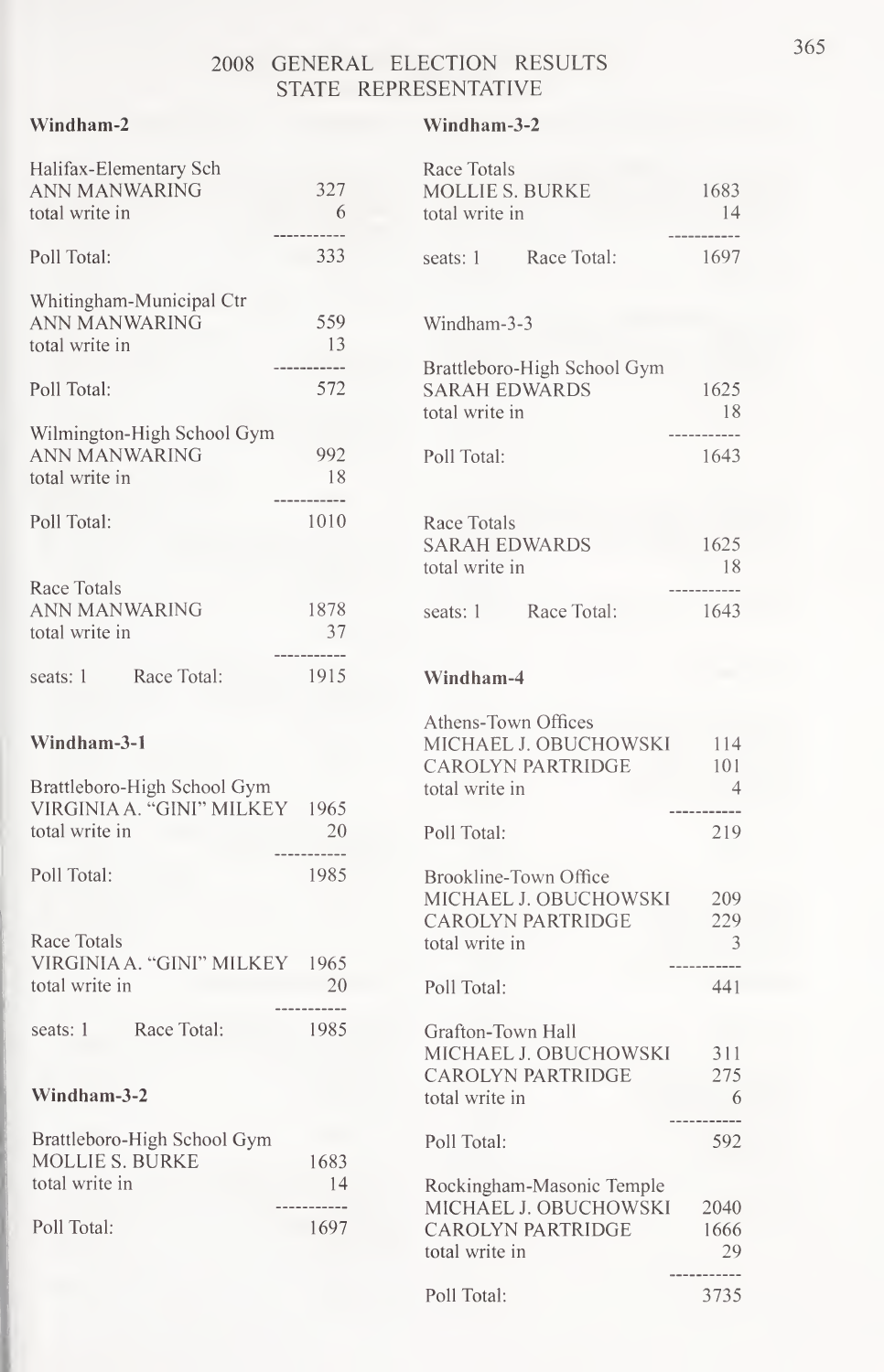#### Windham-4

| total write in                        | Westminster-Westminster Inst<br>MICHAEL J. OBUCHOWSKI<br><b>CAROLYN PARTRIDGE</b> | 87<br>70<br>$\mathcal{P}$ |  |
|---------------------------------------|-----------------------------------------------------------------------------------|---------------------------|--|
| Poll Total:                           |                                                                                   | 159                       |  |
| Windham-Town Office<br>total write in | MICHAEL J. OBUCHOWSKI<br><b>CAROLYN PARTRIDGE</b>                                 | 174<br>200<br>3           |  |
| Poll Total:                           |                                                                                   | 377                       |  |
| Race Totals<br>total write in         | MICHAEL J. OBUCHOWSKI<br>CAROLYN PARTRIDGE                                        | 2935<br>2541<br>47        |  |
| seats: 2 Race Total:                  |                                                                                   | 5523                      |  |
| Windham-5                             |                                                                                   |                           |  |

| Dummerston-Center Church     |      |  |
|------------------------------|------|--|
| <b>STEVE DARROW</b>          | 430  |  |
| DAVID L. DEEN                | 751  |  |
| MIKE MROWICKI                | 683  |  |
| total write in               | 6    |  |
| Poll Total:                  | 1870 |  |
| Putney-Town Hall             |      |  |
| <b>STEVE DARROW</b>          | 454  |  |
| DAVID L. DEEN                | 857  |  |
| MIKE MROWICKI                | 994  |  |
| total write in               | 2    |  |
| Poll Total:                  | 2307 |  |
| Westminster-Westminster Inst |      |  |
| <b>STEVE DARROW</b>          | 546  |  |
| DAVID L. DEEN                | 1121 |  |
| MIKE MROWICKI                | 868  |  |
| total write in               | 9    |  |
| Poll Total:                  | 2544 |  |

#### Windham-5

| Race Totals              |             |
|--------------------------|-------------|
| <b>STEVE DARROW</b>      | 1430        |
| DAVID L. DEEN            | 2729        |
| <b>MIKE MROWICKI</b>     | 2545        |
| total write in           | 17          |
| seats: 2 Race Total:     | .<br>6721   |
| Windham-6                |             |
| Marlboro-Town Office     |             |
| RICHARD J. MAREK         | 493         |
| total write in           | - 6         |
|                          |             |
| Poll Total:              | 499         |
| Newfane-Newbrook Firehou |             |
| RICHARD J. MAREK         | 865         |
| total write in           | 32          |
|                          |             |
| Poll Total:              | 897         |
| Townshend-Town Hall      |             |
| RICHARD J. MAREK         | 566         |
| total write in           | 8           |
|                          |             |
| Poll Total:              | 574         |
|                          |             |
| Race Totals              |             |
| RICHARD J. MAREK         | 1924        |
| total write in           | - 46        |
|                          | ----------- |
| seats: 1 Race Total:     | - 1970      |
| Windham-Bennington-1     |             |
|                          |             |
| Readsboro-School Gym     |             |
| PHILIP E. BARTLETT       | 169         |
| <b>JOHN MORAN</b>        | 237         |
| total write in           | $\theta$    |
|                          |             |
| Poll Total:              | 406         |
| Searsburg-Town Office    |             |
| PHILIP E. BARTLETT       | 30          |
| <b>JOHN MORAN</b>        | 31          |
| total write in           | 0           |
|                          |             |
| Poll Total:              | 61          |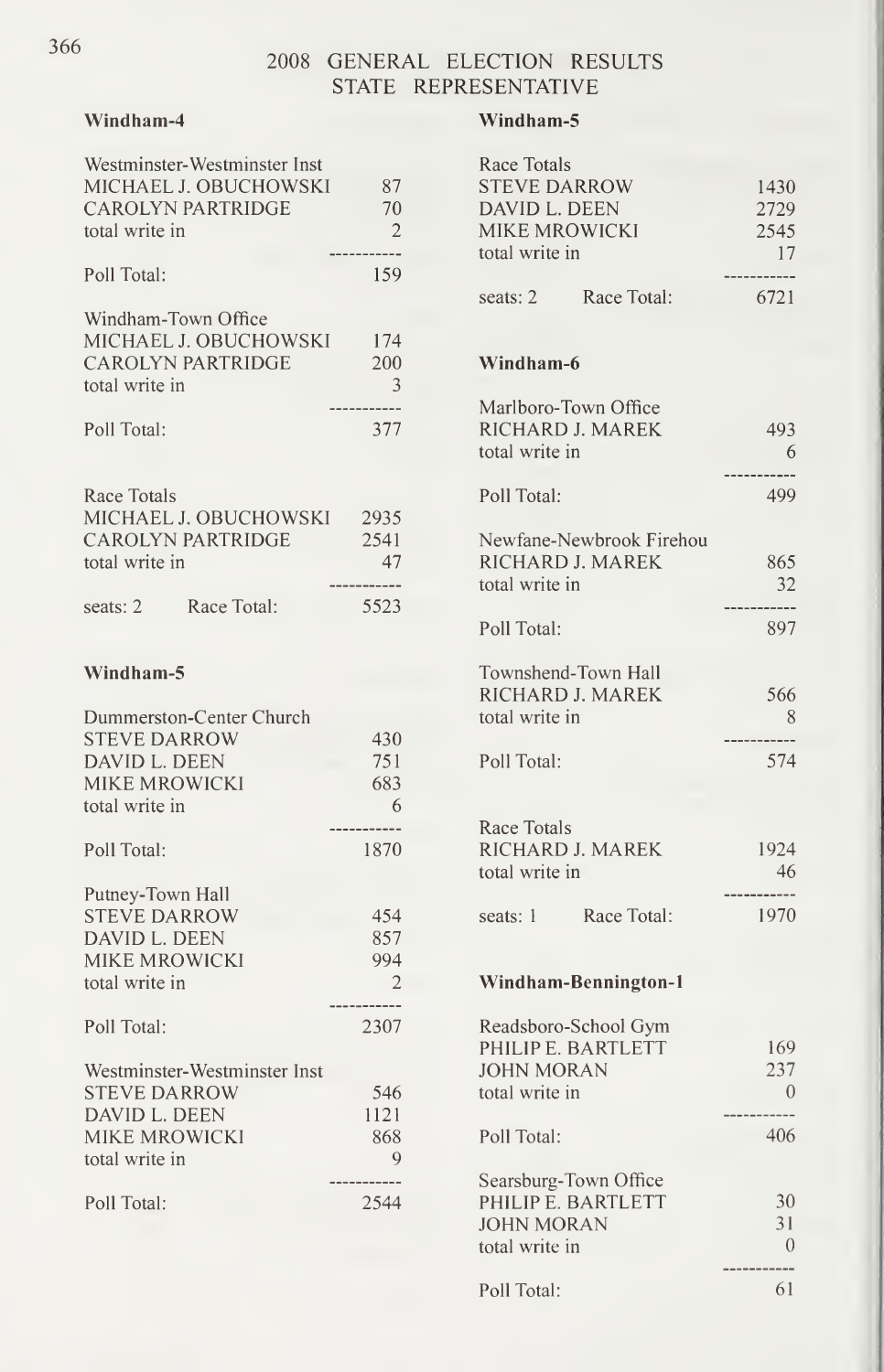#### Windham-Bennington-1

#### WindhamBenningtonWindsor-1

Stratton-Town Office

| Stamford-Elementary Sch.     |                          |
|------------------------------|--------------------------|
| PHILIP E. BARTLETT           | 184                      |
| <b>JOHN MORAN</b>            | 289                      |
| total write in               | $\overline{0}$           |
|                              |                          |
| Poll Total:                  | 473                      |
|                              |                          |
| Dover-Town Hall              |                          |
| PHILIP E. BARTLETT           | 428                      |
| <b>JOHN MORAN</b>            | 334                      |
| total write in               | $\overline{\phantom{0}}$ |
|                              |                          |
| Poll Total:                  | 764                      |
|                              |                          |
| Wardsboro-Town Office        |                          |
| PHILIP E. BARTLETT           | 166                      |
|                              |                          |
| <b>JOHN MORAN</b>            | 249                      |
| total write in               | $\sim$ 0                 |
|                              |                          |
| Poll Total:                  | 415                      |
|                              |                          |
|                              |                          |
| Race Totals                  |                          |
| PHILIP E. BARTLETT           | 977                      |
| <b>JOHN MORAN</b>            | 1140                     |
| total write in               | 2                        |
|                              |                          |
| seats: 1 Race Total:         | 2119                     |
|                              |                          |
|                              |                          |
| WindhamBenningtonWindsor-1   |                          |
|                              |                          |
| Winhall-Town Hall            |                          |
| TOM BUCHANAN                 | 198                      |
| <b>RICK HUBE</b>             | 337                      |
| total write in               | $\overline{\phantom{0}}$ |
|                              |                          |
| Poll Total:                  | 535                      |
|                              |                          |
| Jamaica-Town Office Bldg     |                          |
| <b>TOM BUCHANAN</b>          | 215                      |
| <b>RICK HUBE</b>             | 309                      |
| total write in               | -1                       |
|                              |                          |
| Poll Total:                  | 525                      |
|                              |                          |
| Londonderry-Town Office Bldg |                          |
| TOM BUCHANAN                 | 421                      |
|                              |                          |
| <b>RICK HUBE</b>             | 575                      |
| total write in               | 0                        |
|                              |                          |
| Poll Total:                  | 996                      |

| 42   |
|------|
| 104  |
| 0    |
|      |
| 146  |
|      |
|      |
| 192  |
| 221  |
| 0    |
| 413  |
|      |
|      |
|      |
| 1068 |
| 1546 |
| 1    |
|      |
| 2615 |
|      |

#### Windsor-1-1

| Andover-Town Hall            |                |  |
|------------------------------|----------------|--|
| MICHAEL J. LECLAIR           | 136            |  |
| KATHY PELLETT                | 168            |  |
| total write in               | $\Omega$       |  |
|                              |                |  |
| Poll Total:                  | 304            |  |
| Baltimore-Town Office        |                |  |
| MICHAEL J. LECLAIR           | 48             |  |
| KATHY PELLETT                | 76             |  |
| total write in               | $\theta$       |  |
|                              |                |  |
| Poll Total:                  | 124            |  |
| Chester-Town Hall            |                |  |
| MICHAEL J. LECLAIR           | 691            |  |
| <b>KATHY PELLETT</b>         | 1037           |  |
|                              | $\overline{1}$ |  |
| total write in               |                |  |
| Poll Total:                  | 1729           |  |
|                              |                |  |
| Springfield-Riverside MS Gym |                |  |
| MICHAEL J. LECLAIR           | 31             |  |
| <b>KATHY PELLETT</b>         | 25             |  |
| total write in               | $\Omega$       |  |
|                              |                |  |

Poll Total: 56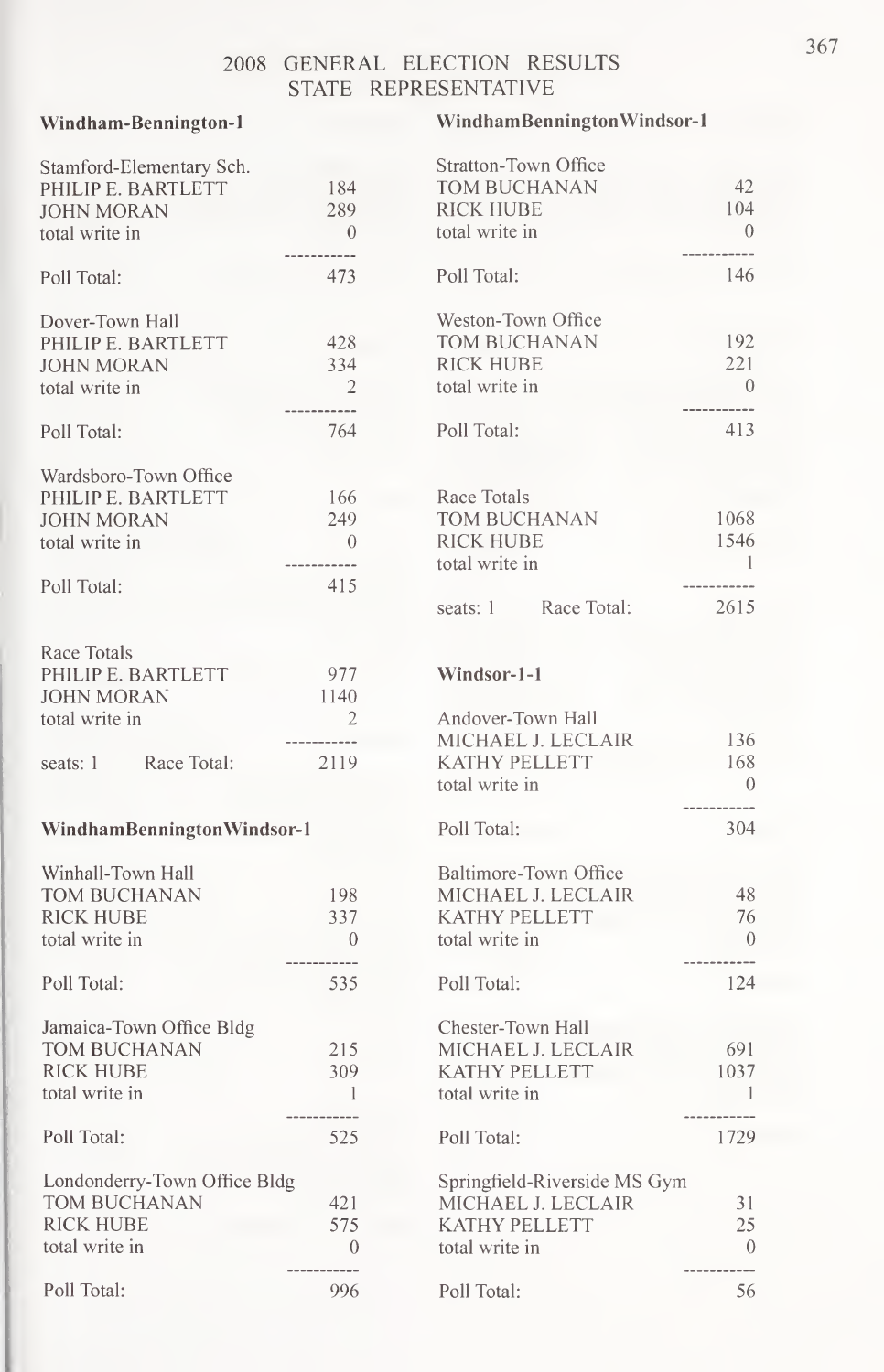#### Windsor-1-1

## Windsor-2 Race Totals

| Race Totals                   |              |  |
|-------------------------------|--------------|--|
| MICHAEL J. LECLAIR            | 906          |  |
| KATHY PELLETT                 | 1306         |  |
| total write in                | $\mathbf{1}$ |  |
|                               |              |  |
| seats: 1 Race Total:          | 2213         |  |
|                               |              |  |
|                               |              |  |
| Windsor-1-2                   |              |  |
| Springfield-Riverside MS Gym  |              |  |
| <b>ALICE M. EMMONS</b>        | 2631         |  |
| PAUL E. GIBBS, JR.            | 1269         |  |
| CYNTHIA MARTIN                | 2583         |  |
| JOHN M. STETTNER              | 909          |  |
| total write in                | 37           |  |
|                               | -----        |  |
| Poll Total:                   | 7429         |  |
|                               |              |  |
| Race Totals                   |              |  |
| ALICE M. EMMONS               | 2631         |  |
| PAUL E. GIBBS, JR.            | 1269         |  |
| CYNTHIA MARTIN                | 2583         |  |
| JOHN M. STETTNER              | 909          |  |
| total write in                | 37           |  |
|                               |              |  |
| seats: 2 Race Total:          | 7429         |  |
|                               |              |  |
| Windsor-2                     |              |  |
| Cavendish-Elementary Sch.     |              |  |
| <b>ERNEST SHAND</b>           | 428          |  |
| EDWARD J. WILLIAMS            | 258          |  |
| total write in                | $\mathbf{1}$ |  |
|                               |              |  |
| Poll Total:                   | 687          |  |
| Weathersfield-Martin Mem.Hall |              |  |
| <b>ERNEST SHAND</b>           | 939          |  |
| EDWARD J. WILLIAMS            | 582          |  |
| total write in                | $\mathbf{1}$ |  |
|                               |              |  |
| Poll Total:                   | 1522         |  |
|                               |              |  |
|                               |              |  |

| <b>ERNEST SHAND</b><br>EDWARD J. WILLIAMS<br>total write in                                                    | 1367<br>840<br>$\overline{2}$                   |
|----------------------------------------------------------------------------------------------------------------|-------------------------------------------------|
| seats: 1 Race Total:                                                                                           | ---<br>2209                                     |
| Windsor-3                                                                                                      |                                                 |
| Windsor-Municipal Bldg.<br><b>JOHN MACGOVERN</b><br><b>DONNA SWEANEY</b><br>total write in<br>Poll Total:      | 415<br>1237<br>$\blacksquare$<br>1653           |
|                                                                                                                |                                                 |
| Race Totals<br>JOHN MACGOVERN<br><b>DONNA SWEANEY</b><br>total write in<br>seats: 1 Race Total:                | 415<br>1237<br>$\overline{1}$<br>------<br>1653 |
| Windsor-4                                                                                                      |                                                 |
| Hartland-Damon Hall<br><b>STEVEN C. ADAMS</b><br>JOHN L. BARTHOLOMEW 897<br>total write in                     | 991<br>$\overline{2}$                           |
| Poll Total:                                                                                                    | 1890                                            |
| West Windsor-Story Mem. Hall<br><b>STEVEN C. ADAMS</b><br>JOHN L. BARTHOLOMEW<br>total write in<br>Poll Total: | 330<br>350<br>$\bigcirc$<br>$---$<br>680        |
| Race Totals<br><b>STEVEN C. ADAMS</b><br>JOHN L. BARTHOLOMEW 1247<br>total write in<br>Race Total:<br>seats: 1 | 1321<br>$\overline{2}$<br>2570                  |
|                                                                                                                |                                                 |

368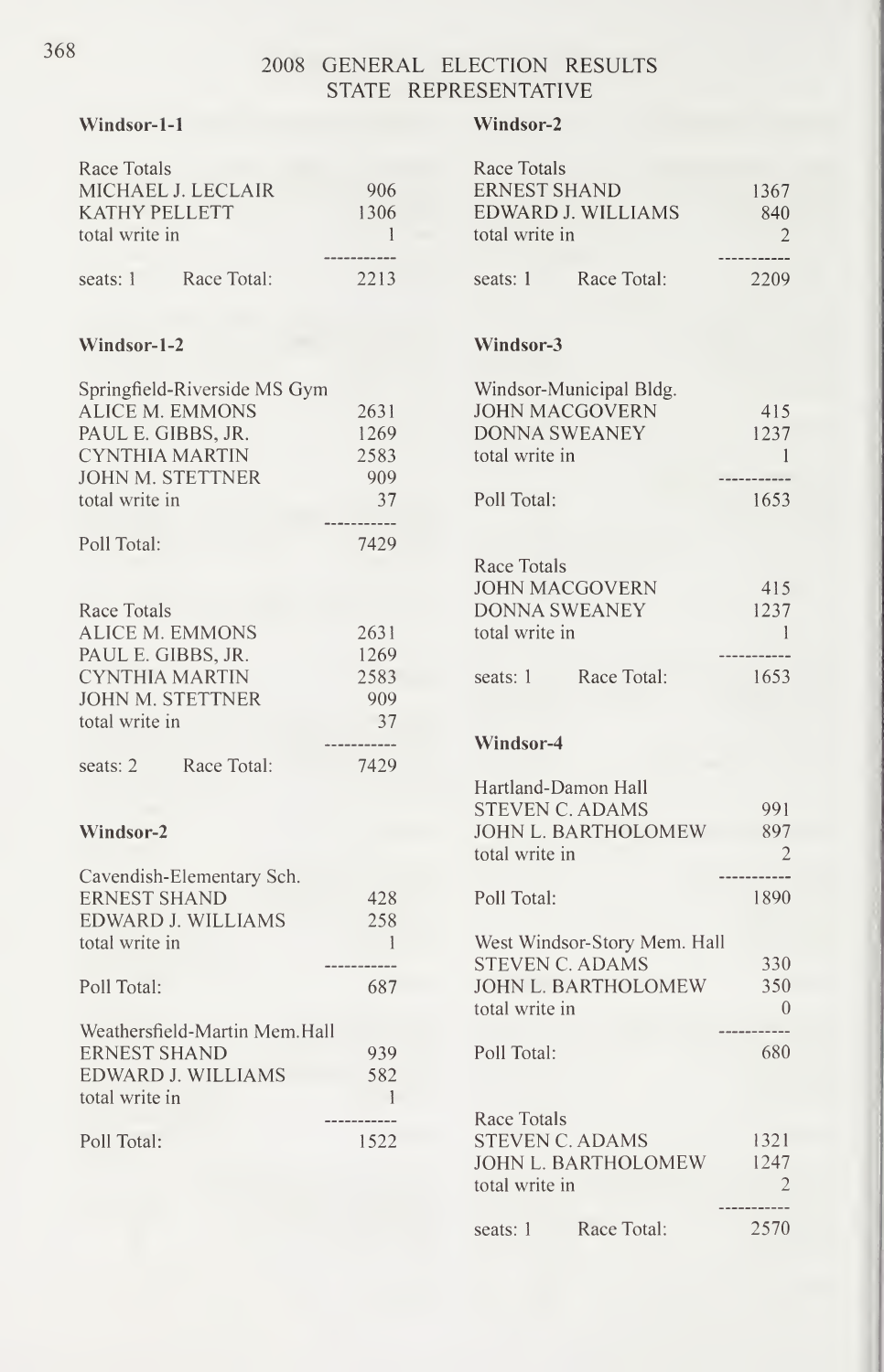#### Windsor-5

#### Windsor-6-1

| Reading-Robinson Hall    |                               | Race Totals               |                |
|--------------------------|-------------------------------|---------------------------|----------------|
| <b>ALISON CLARKSON</b>   | 303                           | MARK B. MITCHELL          | 1297           |
| <b>GEOFFREY PETERSON</b> | 90                            | <b>GAYLE C. OTTMANN</b>   | 953            |
| total write in           | $\overline{4}$<br>----------- | total write in            | 6              |
| Poll Total:              | 397                           | seats: 1 Race Total:      | 2256           |
| Woodstock-Town Hall      |                               |                           |                |
| <b>ALISON CLARKSON</b>   | 1596                          | Windsor-6-2               |                |
| <b>GEOFFREY PETERSON</b> | 341                           |                           |                |
| total write in           | 12                            | Hartford-High School      |                |
|                          | ------------                  | <b>CHARLES W. BOHI</b>    | 1839           |
| Poll Total:              | 1949                          | KEVIN "COACH" CHRISTIE    | 1782           |
|                          |                               | JOHN J. CLERKIN           | 1904           |
|                          |                               | <b>JOE TROTTIER</b>       | 1129           |
| Race Totals              |                               | total write in            | 10             |
| <b>ALISON CLARKSON</b>   | 1899                          |                           |                |
| <b>GEOFFREY PETERSON</b> | 431                           | Poll Total:               | 6664           |
| total write in           | -16<br>------------           |                           |                |
| Race Total:<br>seats: 1  | 2346                          | Race Totals               |                |
|                          |                               | <b>CHARLES W. BOHI</b>    | 1839           |
|                          |                               | KEVIN "COACH" CHRISTIE    | 1782           |
| Windsor-6-1              |                               | <b>JOHN J. CLERKIN</b>    | 1904           |
|                          |                               | <b>JOE TROTTIER</b>       | 1129           |
| Barnard-Town Hall        |                               | total write in            | 10             |
| MARK B. MITCHELL         | 313                           |                           |                |
| <b>GAYLE C. OTTMANN</b>  | 211                           | Race Total:<br>seats: $2$ | 6664           |
| total write in           | $\blacksquare$                |                           |                |
|                          | ------------                  |                           |                |
| Poll Total:              | 525                           | Windsor-Orange-1          |                |
| Hartford-High School     |                               | Tunbridge-Town Hall       |                |
| MARK B. MITCHELL         | 598                           | DAVID M. AINSWORTH        | 349            |
| <b>GAYLE C. OTTMANN</b>  | 537                           | <b>LOUISE S. BARREDA</b>  | 421            |
| total write in           | $\overline{5}$<br>----------- | total write in            | $\overline{c}$ |
| Poll Total:              | 1140                          | Poll Total:               | 772            |
|                          |                               |                           |                |
| Pomfret-Town Hall        |                               | Royalton-Journey 4 Sq Ch  |                |
| MARK B. MITCHELL         | 386                           | DAVID M. AINSWORTH        | 745            |
| <b>GAYLE C. OTTMANN</b>  | 205                           | <b>LOUISE S. BARREDA</b>  | 629            |
| total write in           | $\sqrt{0}$<br>-----------     | total write in            | $\overline{4}$ |
| Poll Total:              | 591                           | Poll Total:               | 1378           |

| Race Totals      |             |      |  |
|------------------|-------------|------|--|
| MARK B. MITCHELL |             | 1297 |  |
| GAYLE C. OTTMANN |             | 953  |  |
| total write in   |             | 6    |  |
|                  |             |      |  |
| seats: 1         | Race Total: | 2256 |  |

#### Windsor-6-2

| Hartford-High School   |      |  |
|------------------------|------|--|
| CHARLES W. BOHI        | 1839 |  |
| KEVIN "COACH" CHRISTIE | 1782 |  |
| JOHN J. CLERKIN        | 1904 |  |
| <b>JOE TROTTIER</b>    | 1129 |  |
| total write in         | 10   |  |
|                        |      |  |
| Poll Total:            | 6664 |  |
|                        |      |  |
|                        |      |  |

| Race Totals     |                             |      |  |
|-----------------|-----------------------------|------|--|
| CHARLES W. BOHI |                             | 1839 |  |
|                 | KEVIN "COACH" CHRISTIE 1782 |      |  |
| JOHN J. CLERKIN |                             | 1904 |  |
| JOE TROTTIER    |                             | 1129 |  |
| total write in  |                             | 10   |  |
|                 |                             |      |  |
|                 | seats: 2 Race Total:        | 6664 |  |
|                 |                             |      |  |

#### ange-1

| Tunbridge-Town Hall<br>DAVID M. AINSWORTH<br><b>LOUISE S. BARREDA</b><br>total write in | 349<br>42.1<br>2 |
|-----------------------------------------------------------------------------------------|------------------|
| Poll Total:                                                                             | 772              |
| Royalton-Journey 4 Sq Ch<br>DAVID M. AINSWORTH<br>LOUISE S. BARREDA<br>total write in   | 745<br>629<br>4  |
| Poll Total:                                                                             | 1378             |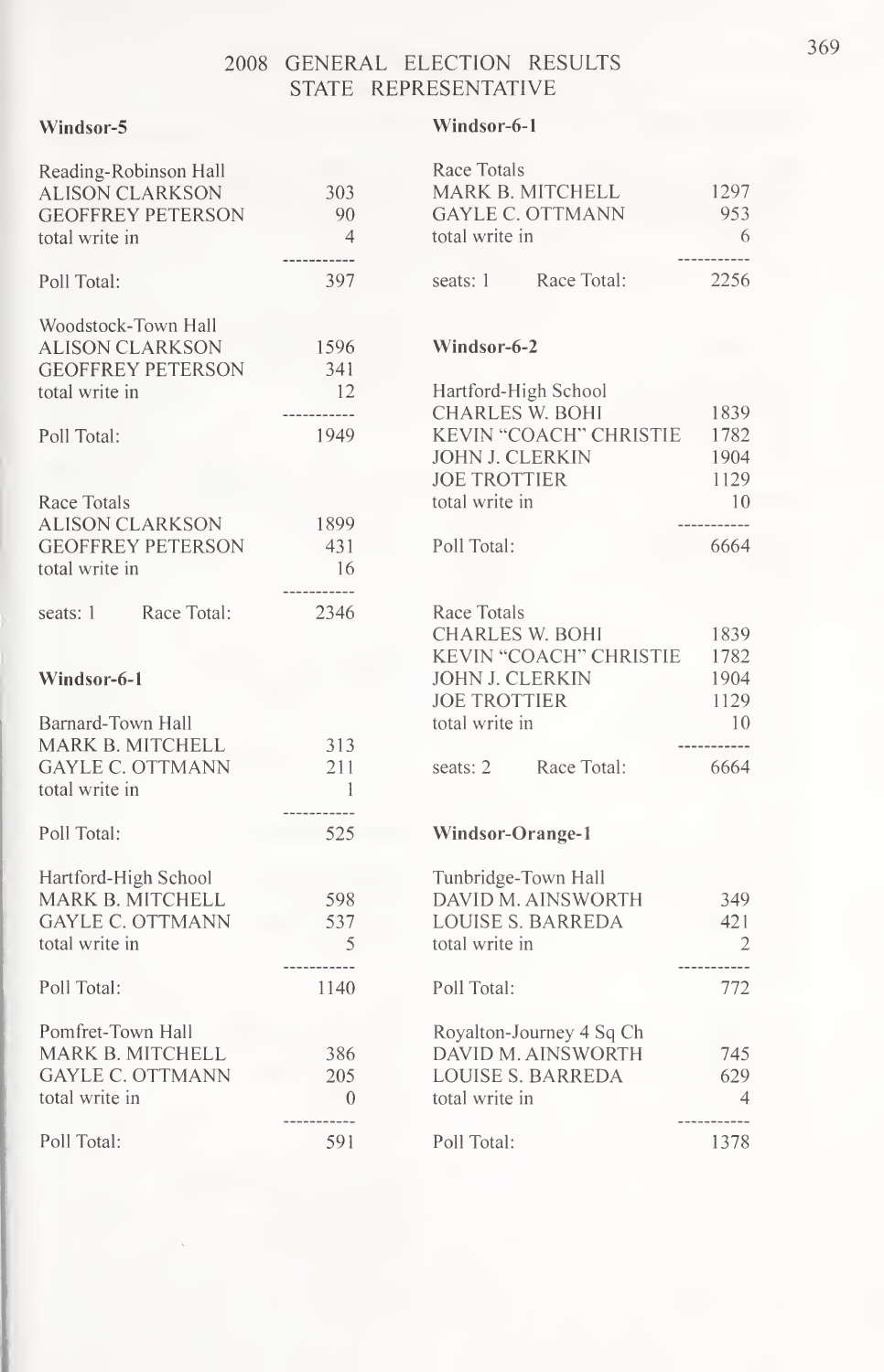Windsor-Orange-

#### Windsor-Rutland-1

| Race Totals              |                          | Mount Holly-Town Office                     |                     |
|--------------------------|--------------------------|---------------------------------------------|---------------------|
| DAVID M. AINSWORTH       | 1094                     | DENNIS J. DEVEREUX                          | 484                 |
| <b>LOUISE S. BARREDA</b> | 1050                     | <b>JAY A. JURKOIC</b>                       | 242                 |
| total write in           | $6\overline{6}$          | total write in                              | $\blacksquare$      |
| seats: 1 Race Total:     | 2150                     | Poll Total:                                 | ------------<br>727 |
|                          |                          | Ludlow-Town Hall                            |                     |
| Windsor-Orange-2         |                          | DENNIS J. DEVEREUX<br><b>JAY A. JURKOIC</b> | 655<br>542          |
| Strafford-Town House     |                          | total write in                              | $\overline{4}$      |
| MARGARET CHENEY          | 524                      |                                             | -----------         |
| <b>JIM MASLAND</b>       | 532                      | Poll Total:                                 | 1201                |
| total write in           | $\overline{\phantom{0}}$ |                                             |                     |
|                          |                          | Plymouth-Municipal Bldg                     |                     |
| Poll Total:              | 1057                     | DENNIS J. DEVEREUX                          | 183                 |
|                          |                          | <b>JAY A. JURKOIC</b>                       | 164                 |
| Thetford-Town Hall       |                          | total write in                              | $\hspace{0.6cm}0$   |
| MARGARET CHENEY          | 910                      |                                             | -----------         |
| <b>JIM MASLAND</b>       | 1291                     | Poll Total:                                 | 347                 |
| total write in           | 16<br>-----------        |                                             |                     |
| Poll Total:              | 2217                     | Race Totals                                 |                     |
|                          |                          | DENNIS J. DEVEREUX                          | 1322                |
| Norwich-Tracy Hall       |                          | <b>JAY A. JURKOIC</b>                       | 948                 |
| MARGARET CHENEY          | 1890                     | total write in                              | 5                   |
| <b>JIM MASLAND</b>       | 1635                     |                                             | -----------         |
| total write in           | -19                      | Race Total:<br>seats: 1                     | 2275                |
|                          | .                        |                                             |                     |
| Poll Total:              | 3544                     |                                             |                     |
|                          |                          | Windsor-Rutland-2                           |                     |
| Sharon-Elementary Sch.   |                          |                                             |                     |
| MARGARET CHENEY          | 508                      | Pittsfield-Town Hall                        |                     |
| <b>JIM MASLAND</b>       | 489                      | <b>SANDY HAAS</b>                           | 150                 |
| total write in           | 21                       | <b>HENRY HOLMES</b>                         | 127                 |
|                          | .                        | total write in                              | $\bigcirc$          |
| Poll Total:              | 1018                     |                                             | -----------         |
|                          |                          | Poll Total:                                 | 277                 |
| Race Totals              |                          | Bethel-Elementary Sch.                      |                     |
| <b>MARGARET CHENEY</b>   | 3832                     | <b>SANDY HAAS</b>                           | 443                 |
| <b>JIM MASLAND</b>       | 3947                     | <b>HENRY HOLMES</b>                         | 560                 |
| total write in           | 57                       | total write in                              | $\blacksquare$      |
|                          | -----------              |                                             | -----------         |
| Race Total:<br>seats: 2  | 7836                     | Poll Total:                                 | 1004                |
|                          |                          | Rochester-Town Office Bldg                  |                     |
|                          |                          | CANINVIJA A C                               | 520                 |

| Mount Holly-Town Office<br>DENNIS J. DEVEREUX<br>JAY A. JURKOIC                                   | 484<br>242                                    |
|---------------------------------------------------------------------------------------------------|-----------------------------------------------|
| total write in                                                                                    | $\overline{1}$                                |
| Poll Total:                                                                                       | 727                                           |
| Ludlow-Town Hall<br>DENNIS J. DEVEREUX<br>JAY A. JURKOIC<br>total write in                        | 655<br>542<br>$\overline{4}$                  |
| Poll Total:                                                                                       | 1201                                          |
| Plymouth-Municipal Bldg<br>DENNIS J. DEVEREUX<br>JAY A. JURKOIC<br>total write in                 | 183<br>164<br>$\overline{0}$<br>----          |
| Poll Total:                                                                                       | 347                                           |
| Race Totals<br>DENNIS J. DEVEREUX<br>JAY A. JURKOIC<br>total write in                             | 1322<br>948<br>5                              |
| seats: 1 Race Total:                                                                              | 2275                                          |
| <b>Windsor-Rutland-2</b>                                                                          |                                               |
| Pittsfield-Town Hall<br><b>SANDY HAAS</b><br><b>HENRY HOLMES</b><br>total write in<br>Poll Total: | 150<br>127<br>$\overline{0}$<br>------<br>277 |
| Bethel-Elementary Sch.                                                                            |                                               |
| <b>SANDY HAAS</b><br><b>HENRY HOLMES</b><br>total write in                                        | 443<br>560<br>$\sim 1$<br>-------             |
| Poll Total:                                                                                       | 1004                                          |
| Rochester-Town Office Bldg<br>SANDY HAAS<br><b>HENRY HOLMES</b><br>total write in                 | 529<br>184<br>$\mathbf{I}$                    |

Poll Total: 714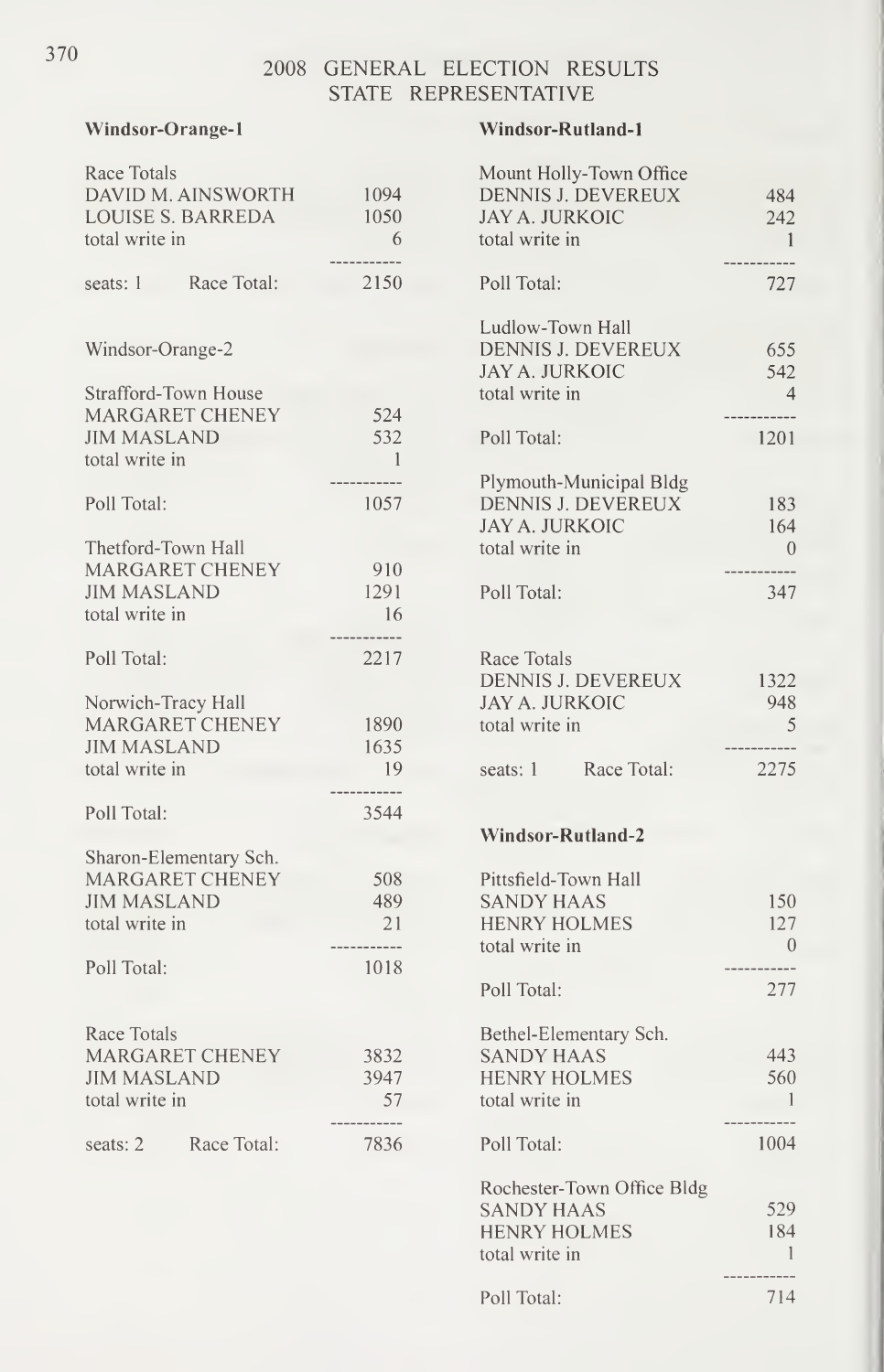#### Windsor-Rutland-2

|                | Stockbridge-Town Office |      |  |
|----------------|-------------------------|------|--|
| SANDY HAAS     |                         | 227  |  |
|                | <b>HENRY HOLMES</b>     | 170  |  |
| total write in |                         |      |  |
|                |                         |      |  |
| Poll Total:    |                         | 398  |  |
|                |                         |      |  |
| Race Totals    |                         |      |  |
| SANDY HAAS     |                         | 1349 |  |
| HENRY HOLMES   |                         | 1041 |  |
| total write in |                         | 3    |  |
|                |                         |      |  |
| seats: 1       | Race Total:             | 2393 |  |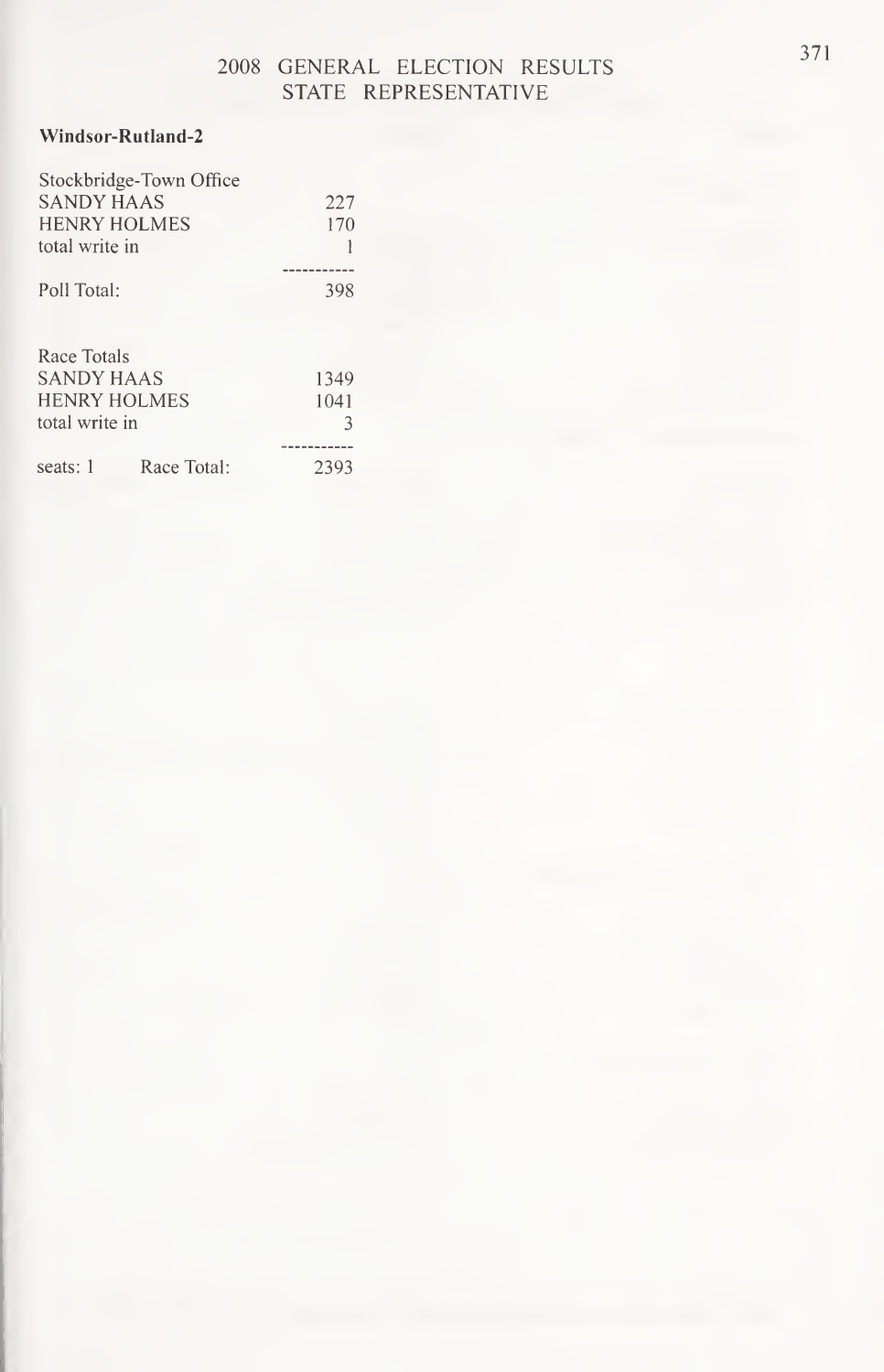#### OFFICE PARTY

#### U.S. PRESIDENT

| Chuck Baldwin    | Constitution             | M |
|------------------|--------------------------|---|
| Bob Barr         | Libertarian              | M |
| Roger Calero     | Socialist Workers        | M |
| Gloria Lariva    | Socialism and Liberation | F |
| John McCain      | Republican               | M |
| Brian Moore      | Liberty Union            | M |
| Ralph Nader      | Independent              | M |
| Barack Obama (W) | Democratic               | M |

#### U.S. REPRESENTATIVE

| Independent           | M                                    |
|-----------------------|--------------------------------------|
| Independent           |                                      |
| Progressive           | M                                    |
| Democratic            | M                                    |
|                       |                                      |
|                       | M                                    |
| Democratic/Republican | M                                    |
|                       | Liberty Union<br>Energy Independence |

#### **GOVERNOR**

| Liberty Union | M                      |
|---------------|------------------------|
| Republican    | M                      |
| Independent   | F.                     |
|               | М                      |
| Independent   | M                      |
| Democratic    | F.                     |
| Independent   | M                      |
|               | Cheap Renewable Energy |

#### LIEUTENANT GOVERNOR

| Thomas W. Costello     | Democratic    | М |
|------------------------|---------------|---|
| Brian E. Dubie $(W)$ + | Republican    | М |
| Nate Freeman $(P)$     | Democratic    | М |
| Richard Kemp           | Progressive   | M |
| Ben Mitchell           | Liberty Union | М |

#### STATE TREASURER

| Murray Ngoima         | Liberty Union         | F. |
|-----------------------|-----------------------|----|
| Don Schramm           | <b>Progressive</b>    | M  |
| Jeb Spaulding $(W)$ + | Democratic/Republican | M  |

SEX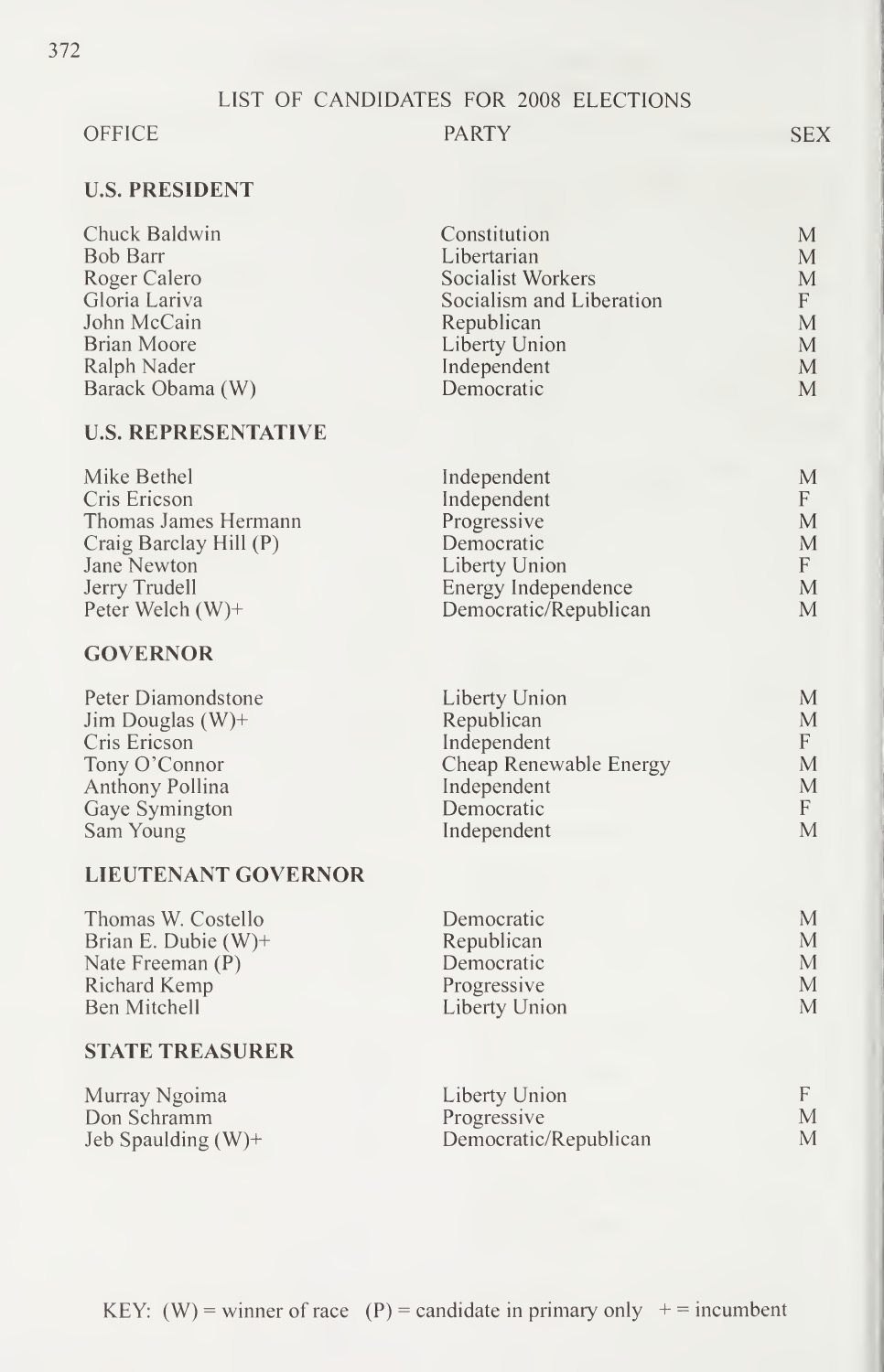#### OFFICE PARTY SEX

#### SECRETARY OF STATE

| Eugene J. Bifano      | Republican    | М |
|-----------------------|---------------|---|
| Deb Markowitz $(W)$ + | Democratic    |   |
| Leslie Marmorale      | Liberty Union | F |
| Marjorie Power        | Progressive   |   |

#### AUDITOR OF ACCOUNTS

| Martha Abbott            | Progressive           |  |
|--------------------------|-----------------------|--|
| Jerry Levy               | Liberty Union         |  |
| Thomas M. Salmon $(W)^+$ | Democratic/Republican |  |

#### ATTORNEY GENERAL

| <b>Charlotte Dennett</b>   | Progressive            |   |
|----------------------------|------------------------|---|
| Rosemarie Jackowski        | Liberty Union          |   |
| Karen Kerin                | Republican/Libertarian |   |
| William H. Sorrell $(W)$ + | Democratic             | M |

### SENATOR, STATE OF VERMONT

#### Addison

| Claire Ayer $(W)$ +                                                                         | Democratic                                           | F                |
|---------------------------------------------------------------------------------------------|------------------------------------------------------|------------------|
| Harold Giard $(W)$ +                                                                        | Democratic                                           | M                |
| <b>Bennington</b>                                                                           |                                                      |                  |
| Bob Hartwell $(W)$ +<br>Ruth Harvie<br>Dick Sears $(W)$ +<br>Gerald W. Woodard<br>Caledonia | Democratic<br>Republican<br>Democratic<br>Republican | М<br>F<br>M<br>M |
| Matthew A. Choate (W)                                                                       | Democratic                                           | М                |
| John S. Hall                                                                                | Republican                                           | M                |
| John R. Kascenska, II                                                                       | Republican                                           | М                |
| Jane Kitchel $(W)$ +                                                                        | Democratic                                           | F                |
| James E. Stevens (P)                                                                        | Republican                                           | M                |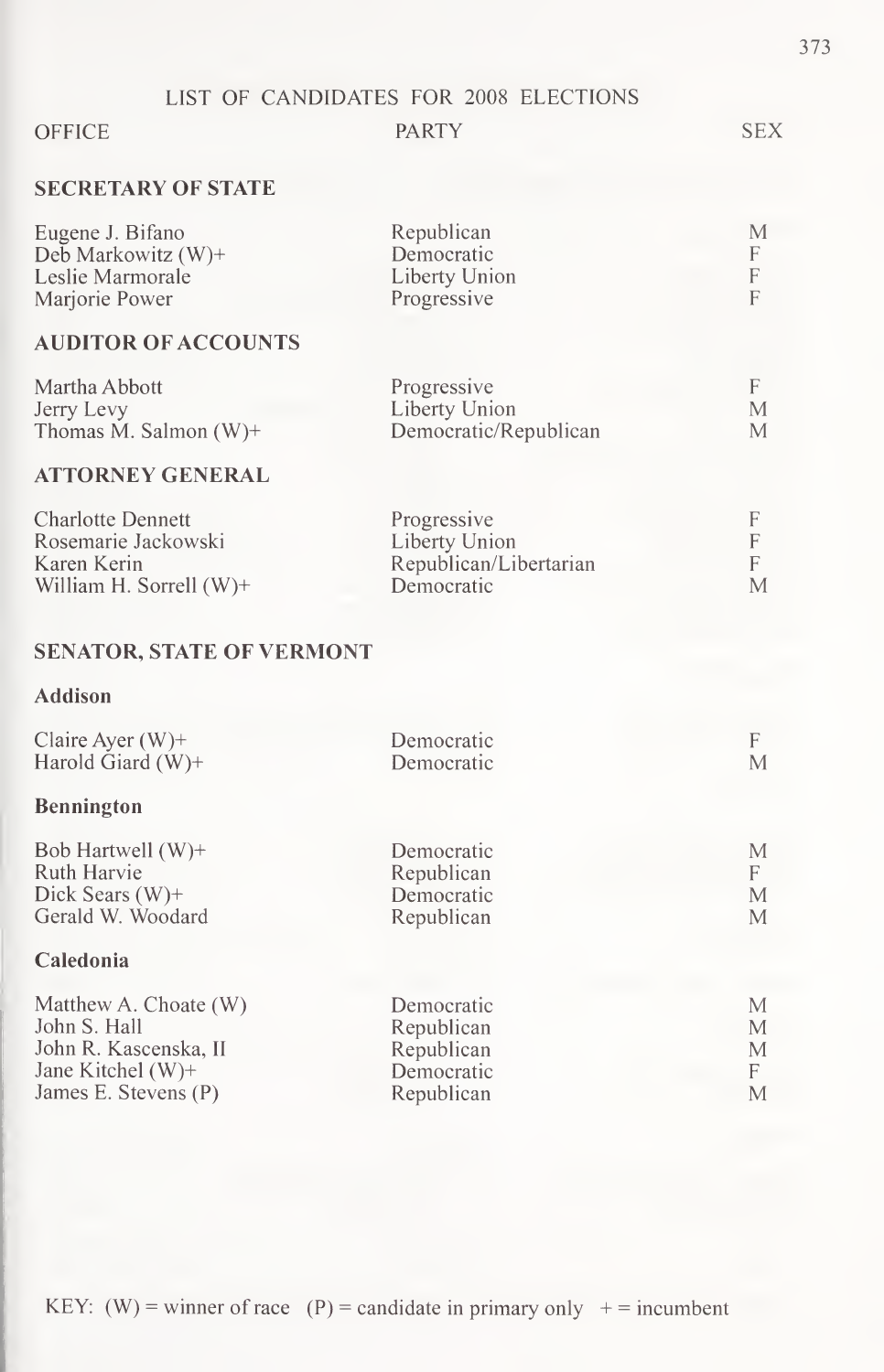#### OFFICE PARTY SEX

#### SENATOR, STATE OF VERMONT

#### **Chittenden**

| Darren Adams                | Republican             | M                         |
|-----------------------------|------------------------|---------------------------|
| Tim Ashe (W)                | Democratic/Progressive | M                         |
| Denise Begins Barnard       | Democratic             | $\mathbf{F}$              |
| Dennis Bedard               | Republican             | M                         |
| Agnes Clift                 | Republican             | F                         |
| Edward Flanagan (W)+        | Democratic             | M                         |
| Larkin Forney               | Justice for Vermonters | M                         |
| Tom Licata                  | Independent            | M                         |
| Virginia "Ginny" Lyons (W)+ | Democratic             | $\mathbf{F}$              |
| Dennis McMahon (P)          | Democratic             | M                         |
| Hinda Miller (W)+           | Democratic             | F                         |
| Robyn Myers-Moore           | Republican             | F                         |
| Tim Palmer (P)              | Democratic             | M                         |
| Doug Racine $(W)$ +         | Democratic             | M                         |
| Diane B. Snelling $(W)$ +   | Republican             | $\boldsymbol{\mathrm{F}}$ |
| Paula Spadaccini            | Republican             | F                         |
| Sean Starfighter (P)        | Democratic             | M                         |
| <b>Essex-Orleans</b>        |                        |                           |
| Vincent Illuzzi (W)+        | Republican/Democratic  | M                         |
| Robert A. Starr $(W)$ +     | Democratic/Republican  | M                         |
| Franklin                    |                        |                           |
| Randy Brock (W)             | Republican             | M                         |
| Donald "Don" Collins +      | Democratic             | M                         |
| Sara Branon Kittell (W)+    | Democratic             | F                         |
| Willard "Bill" Rowell       | Republican             | M                         |
| <b>Grand Isle</b>           |                        |                           |
| Richard "Dick" Mazza (W)+   | Democratic             | $\mathbf{M}$              |
| <b>Lamoille</b>             |                        |                           |
| Susan Bartlett $(W)$ +      | Democratic             | $\mathbf{F}$              |
| Jim Black                   | Republican             | M                         |
| Orange                      |                        |                           |
| Mark A. MacDonald (W)+      | Democratic/Republican  | M                         |
| Charlie Russell             | Constitution           | M                         |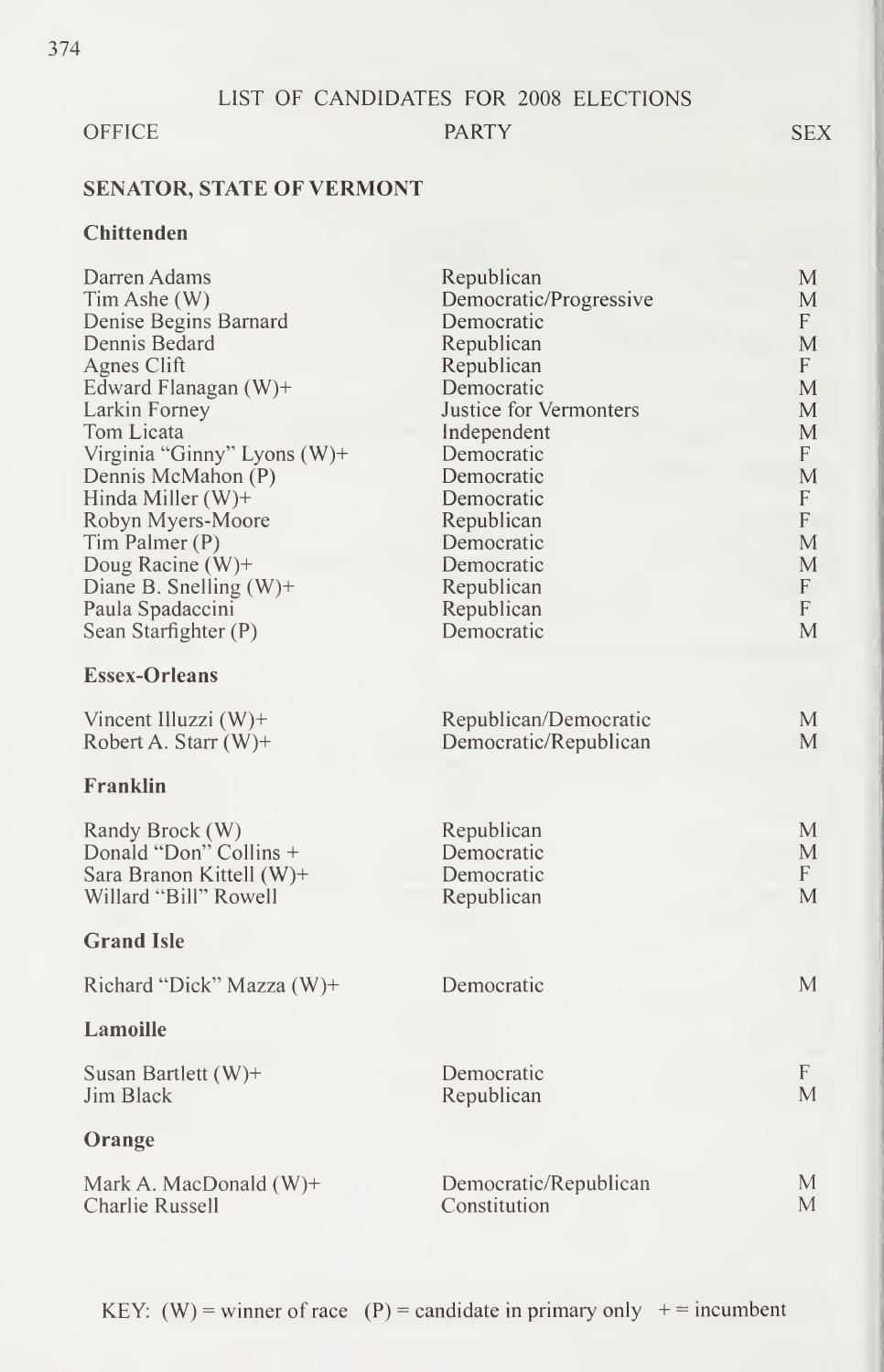#### OFFICE PARTY SEX

### SENATOR, STATE OF VERMONT

#### Rutland

| Hope Blucher                                                                        | Democratic                                | F           |
|-------------------------------------------------------------------------------------|-------------------------------------------|-------------|
| Bill Carris (W)+                                                                    | Democratic                                | M           |
| Gregory J. Decker                                                                   | Republican                                | M           |
| Cheryl Mazzariello Hooker                                                           | Democratic                                | F           |
| Hull Maynard (W)+                                                                   | Republican                                | М           |
| Kevin J. Mullin (W)+                                                                | Republican                                | M           |
| Washington                                                                          |                                           |             |
| John Bloch                                                                          | Progressive                               | M           |
| Kimberly B. Cheney                                                                  | Democratic                                | M           |
| Ann E. Cummings (W)+                                                                | Democratic                                | F           |
| William "Bill" Doyle (W)+                                                           | Republican                                | М           |
| Dwight "Slippery Slim" Duke                                                         | Libertarian                               | М           |
| John R. Gilligan                                                                    | Republican                                | M           |
| Laura Day Moore                                                                     | Democratic                                | F           |
| Phil Scott $(W)$ +                                                                  | Republican                                | M           |
| Windham                                                                             |                                           |             |
| Aaron Diamondstone<br>Peter E. Shumlin $(W)$ +<br>Jeanette White $(W)$ +<br>Windsor | Liberty Union<br>Democratic<br>Democratic | M<br>M<br>F |
| Mark A. Blanchard                                                                   | Independent                               | M           |
| Kent Butterfield                                                                    | Republican                                | M           |
| John Campbell (W)+                                                                  | Democratic                                | M           |
| Ethan Foster                                                                        | Republican                                | М           |
| Richard "Dick" McCormack (W)+                                                       | Democratic                                | M           |
| Alice W. Nitka $(W)$ +                                                              | Democratic                                | F           |
| Kirk Sparkman                                                                       | Republican                                | M           |

#### REPRESENTATIVE, STATE OF VERMONT

#### Addison <sup>1</sup>

| Steven Maier $(W)$ +<br>Betty Nuovo $(W)$ + | Democratic<br>Democratic | М<br>F |
|---------------------------------------------|--------------------------|--------|
| <b>Addison 2</b>                            |                          |        |
| John Ike Hughes                             | Republican               | М      |
| Willem Jewett $(W)$ +                       | Democratic               | М      |

KEY: (W) = winner of race (P) = candidate in primary only  $+$  = incumbent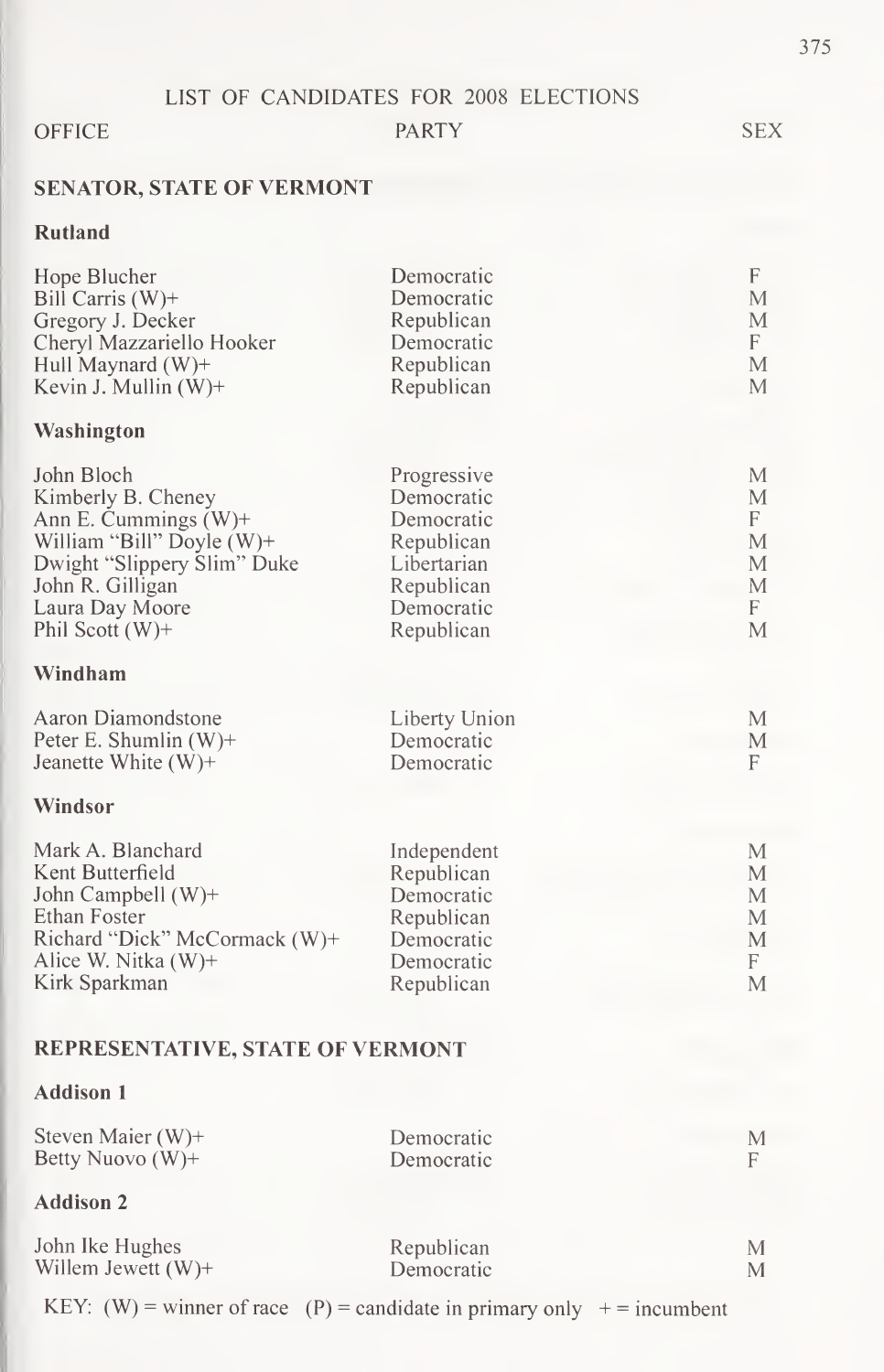#### OFFICE PARTY SEX

#### REPRESENTATIVE, STATE OF VERMONT

### Addison 3

| Gregory Clark (W)+<br>Diane Lanpher (W)<br>Kitty Oxholm<br>Jean Richardson              | Republican<br>Democratic<br>Republican<br>Democratic | M<br>F<br>$\boldsymbol{\mathsf{F}}$<br>F |
|-----------------------------------------------------------------------------------------|------------------------------------------------------|------------------------------------------|
| <b>Addison 4-1</b>                                                                      |                                                      |                                          |
| Michael Fisher (W)+<br>John "Peeker" Heffernan<br>Barbara Rainville<br>Dave Sharpe (W)+ | Democratic<br>Republican<br>Republican<br>Democratic | M<br>M<br>F<br>M                         |
| <b>Addison 5</b>                                                                        |                                                      |                                          |
| Christopher A. Bray (W)+                                                                | Democratic                                           | M                                        |
| <b>Addison-Rutland 1</b>                                                                |                                                      |                                          |
| John Hill<br>Will Stevens $(W)$ +                                                       | Independent<br>Independent                           | $\mathbf{M}$<br>$\mathbf{M}$             |
| <b>Bennington 1</b>                                                                     |                                                      |                                          |
| Bill Botzow (W)+                                                                        | Democratic                                           | M                                        |
| <b>Bennington 2-1</b>                                                                   |                                                      |                                          |
| Timothy R. Corcoran, II $(W)$ +<br>Joseph L. Krawczyk, Jr. (W)+                         | Democratic<br>Republican                             | M<br>M                                   |
| <b>Bennington 2-2</b>                                                                   |                                                      |                                          |
| Anne Lamy Mook (W)+<br>Mary A. Morrissey (W)+                                           | Democratic<br>Republican                             | F<br>F                                   |
| <b>Bennington 3</b>                                                                     |                                                      |                                          |
| Alice Miller (W)+                                                                       | Democratic                                           | F                                        |
| <b>Bennington 4</b>                                                                     |                                                      |                                          |
| Judy Livingston +<br>Jeff Wilson $(W)$ +                                                | Republican<br>Democratic                             | F<br>M                                   |